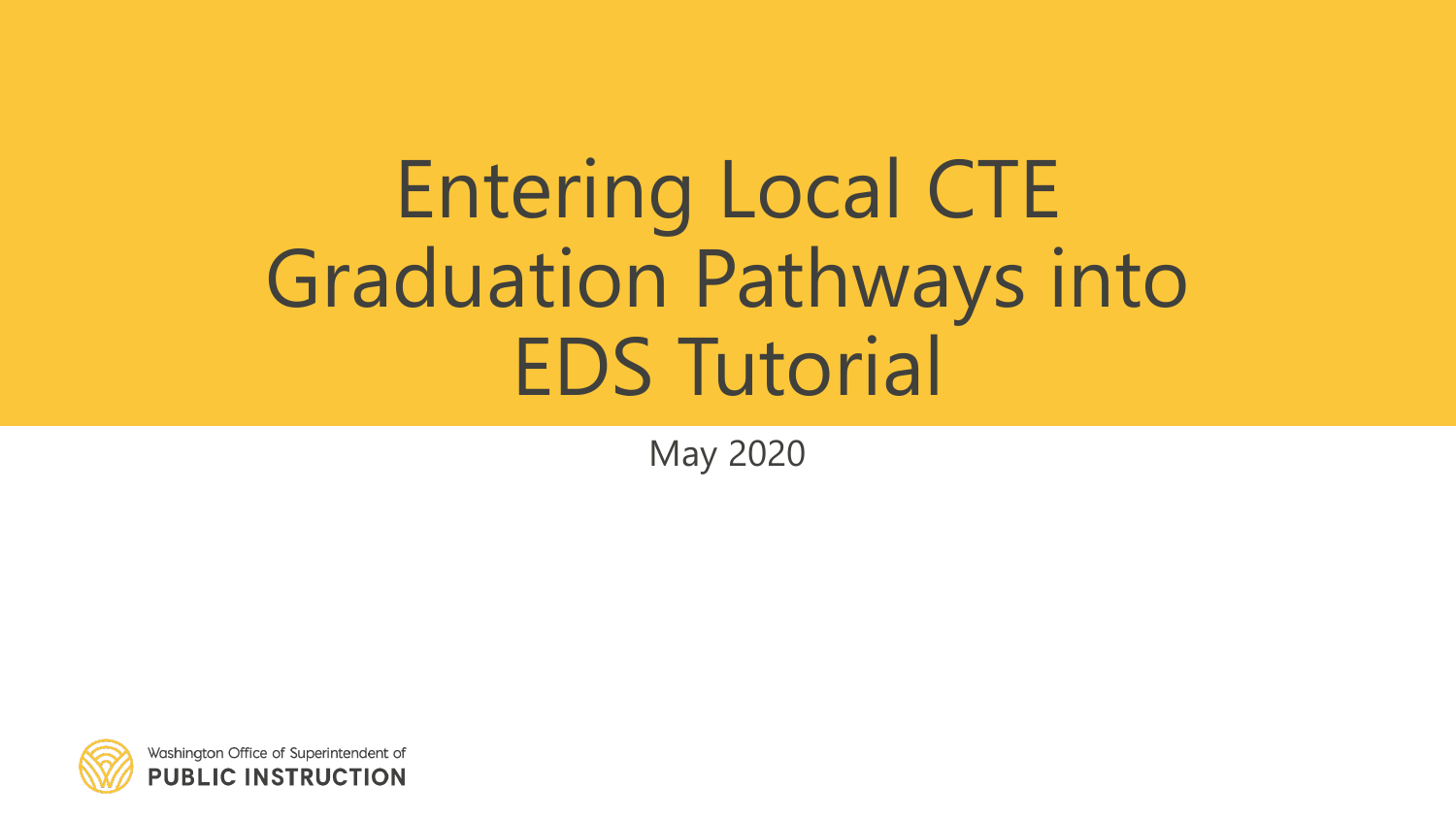# Local CTE Graduation Pathway – Graduation Alternatives Application (EDS)

- Used to either submit locally approved pathways for consideration and approval; and/or to adopt previously approved pathways for local use.
- Requires approval of CTE Director and District Assessment Coordinator or Designee.
	- CTE Directors must contact their District Data Security Manager (DDSM) for **CTE Director access for the Graduation Alternatives application**.
- Pathway must be entered individually if multiple schools are indicated by the district.
	- The course information entered is tied to CEDARS Course Catalog and is not necessarily the same across all schools in a district.

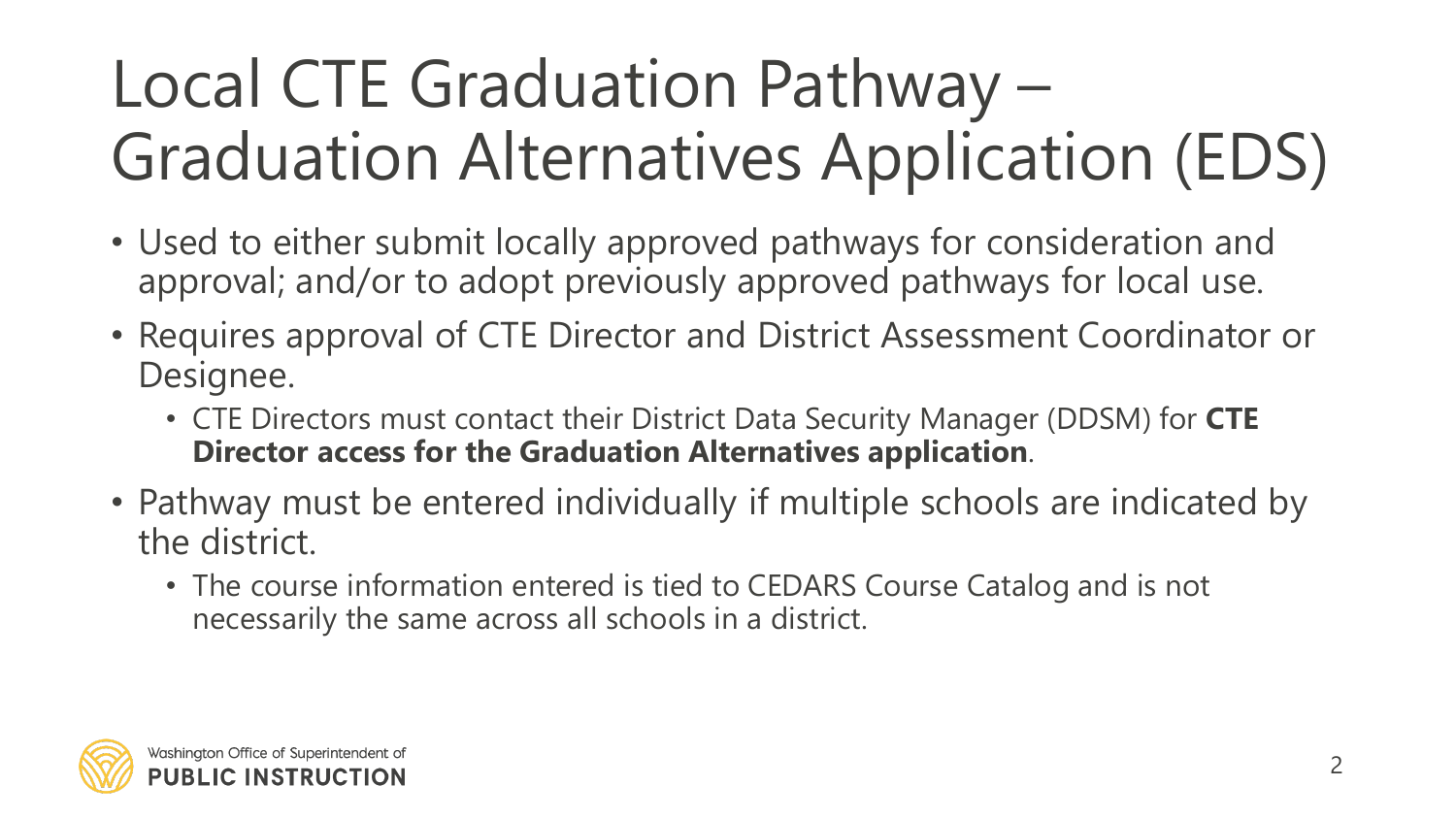# Adding a Local CTE Pathway

 $\bullet$  New Local CTE Graduation Pathway  $\circlearrowright$  Use Approved State Local CTE Graduation Pathway

- Once the district and high school is indicated, the system ties the course information to the current high school's CEDARS Course Catalog.
- If multiple schools were indicated for a pathway, each school must be entered separately.

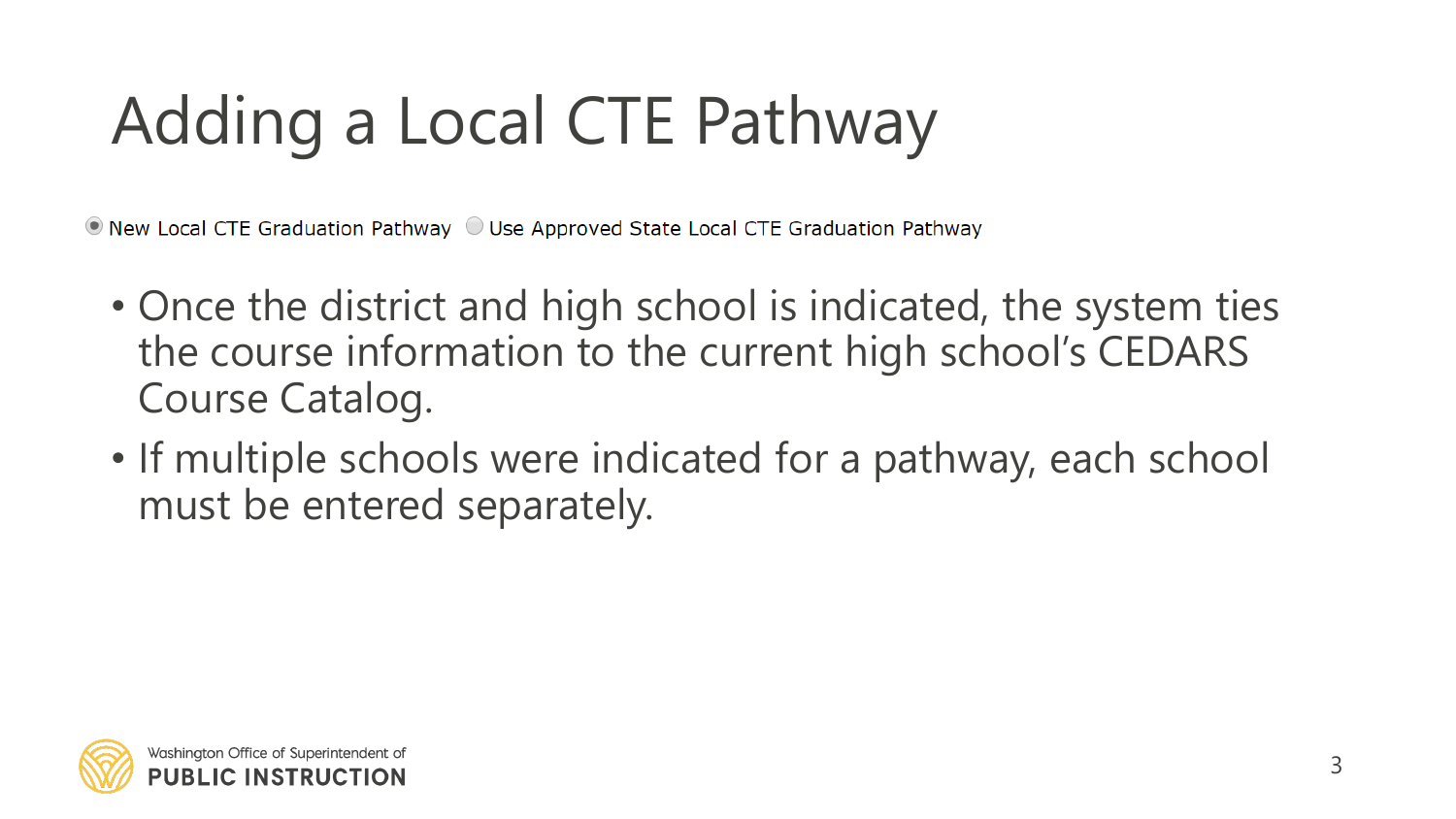### Choose a CIP (tied to CEDARS HS course catalog)

|              | <b>S</b> CTE Pathway |                                         | --Select--                                                                                      | $\times$                                   | $\div$            |                                             |               | $\Box$                |  |  |
|--------------|----------------------|-----------------------------------------|-------------------------------------------------------------------------------------------------|--------------------------------------------|-------------------|---------------------------------------------|---------------|-----------------------|--|--|
| $\leftarrow$ | $\rightarrow$        | $\mathcal{C}$                           | △ 030101 - Natural Resources/Conservation, General                                              |                                            |                   |                                             | $\oplus$<br>☆ | $\boldsymbol{\Theta}$ |  |  |
|              | $\blacksquare$ Apps  |                                         | <b>3</b> EDS \$ 091001 - Publishing                                                             |                                            |                   | College Board Login   fiscal.wa.gov State E |               |                       |  |  |
|              |                      |                                         | Submitted pa 100202 - Video Production Technology/Technician                                    |                                            |                   |                                             |               |                       |  |  |
|              |                      |                                         | School Distric 110201 - Computer Programming                                                    | School                                     |                   |                                             |               |                       |  |  |
|              |                      | <b>Superintende</b>                     | 110801 - WebPage/Digital/Multimedia and Information Design                                      |                                            |                   |                                             |               |                       |  |  |
|              |                      | Superintende<br>Superintende            | 118888 - Computer and Information Sciences and Support Services Cooperative Worksite Experience |                                            |                   |                                             |               |                       |  |  |
|              |                      |                                         | Date pathway 120503 - Culinary Arts/Chefs Training                                              |                                            |                   |                                             |               |                       |  |  |
|              |                      |                                         | 130101 - Careers In Education                                                                   |                                            |                   |                                             |               |                       |  |  |
|              |                      | <b>Name of Path</b><br>Identify the sed | 138888 - Education Cooperative Worksite Experience                                              | t must identify access to dual credit      |                   |                                             |               |                       |  |  |
|              |                      | (including the i                        | 150405 - Industrial Robotics Technology/Technician                                              | mponent of the course, or the IRC that the |                   |                                             |               |                       |  |  |
|              |                      | course sequend                          | 151302 - CAD/CADD Drafting and/or Design Technology                                             |                                            | <b>Add Course</b> |                                             |               |                       |  |  |
|              |                      |                                         | 151305 - Electrical/Electronics Drafting CAD/CADD                                               |                                            |                   |                                             |               |                       |  |  |
|              |                      |                                         | <b>CIP Code: --Select--</b>                                                                     |                                            |                   |                                             |               |                       |  |  |
|              |                      |                                         | Course Title: -- Select-- v<br><b>Program Area: --Select--</b>                                  |                                            |                   |                                             |               |                       |  |  |
|              |                      |                                         | <b>Dual Credit: --Select--</b><br><b>Number of Credits:</b>                                     | ▼                                          |                   |                                             |               |                       |  |  |
|              |                      |                                         | <b>Industry Recognized Credential:</b>                                                          |                                            |                   |                                             |               |                       |  |  |
|              |                      |                                         |                                                                                                 |                                            |                   |                                             |               |                       |  |  |
|              |                      |                                         |                                                                                                 |                                            |                   |                                             |               |                       |  |  |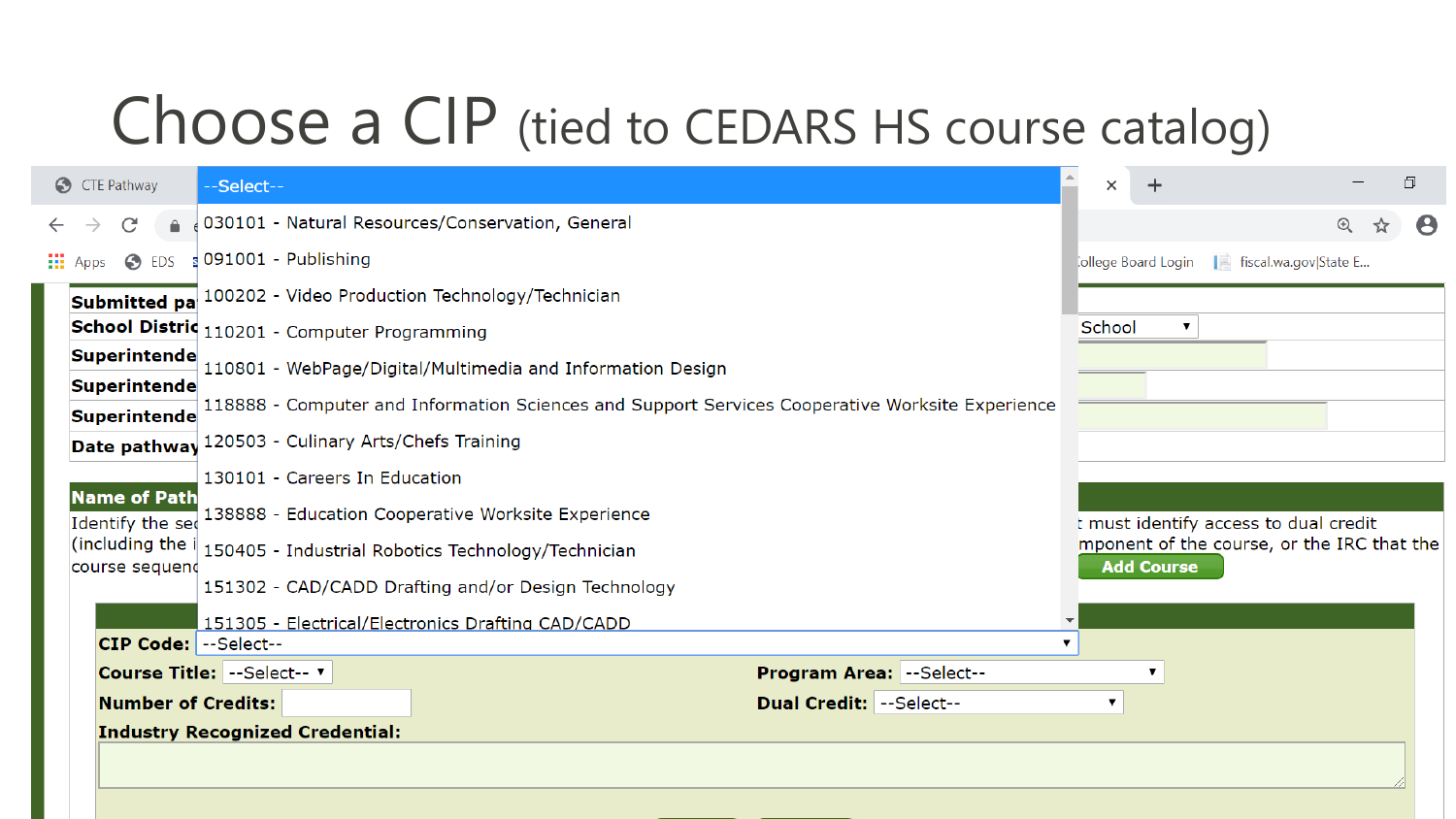## Select a course

#### **Name of Pathway:**

Identify the sequence of courses proposed locally as a CTE graduation pathway. Within the course sequence, the district must identify access to dual credit (including the institution the articulation agreement is with) and/or the industry recognized credential (IRC) that is a component of the course, or the IRC that the course sequence leads to. The sequence must result in 2 credits of CTE. Additional pathways may be submitted below. Add Course

| <b>Add Course</b>                                     |                                    |                                                |  |  |  |  |  |  |  |  |
|-------------------------------------------------------|------------------------------------|------------------------------------------------|--|--|--|--|--|--|--|--|
| High School: Central Kitsap High School               | $\checkmark$                       |                                                |  |  |  |  |  |  |  |  |
| CIP Code: 110201 - Computer Programming               |                                    | $\check{ }$                                    |  |  |  |  |  |  |  |  |
| <b>Course Title:   --Select--</b>                     | $\check{ }$                        | <b>Program Area: --Select--</b><br>$\check{ }$ |  |  |  |  |  |  |  |  |
| Number of Cr -- Select--                              |                                    | Dual Credit: -- Select--<br>$\check{ }$        |  |  |  |  |  |  |  |  |
| <b>Industry Reco</b><br>AP Computer Science A(EL1605) |                                    |                                                |  |  |  |  |  |  |  |  |
|                                                       | AP Comp Science Principles(SC6260) | <b>Close</b><br><b>Add</b>                     |  |  |  |  |  |  |  |  |
| Computer Programming (VO0500)                         |                                    |                                                |  |  |  |  |  |  |  |  |
| Occupational Ali Cybersecurity (VO6289)               |                                    | reer title aligned to course sequence):        |  |  |  |  |  |  |  |  |

- Each course needs to be entered separately
	- Year-long courses that incorporate multiple (semester/quarter/trimester) courses - each course should be entered separately with the credit totaling 1.0.

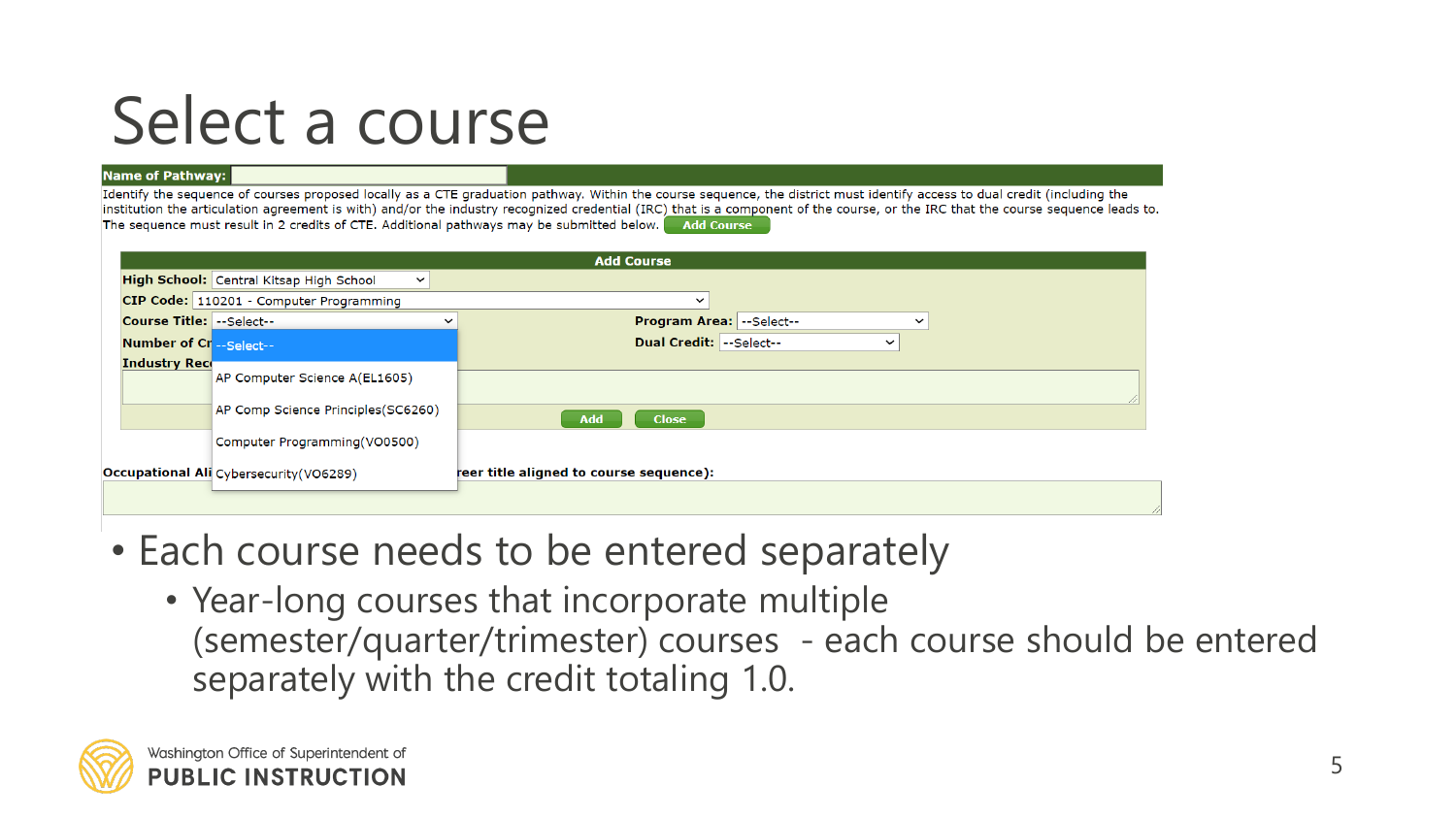# Add course information

|                                            |                                        | <b>Add Course</b>          |             |  |  |  |  |  |  |  |  |
|--------------------------------------------|----------------------------------------|----------------------------|-------------|--|--|--|--|--|--|--|--|
| High School: Central Kitsap High School    | $\checkmark$                           |                            |             |  |  |  |  |  |  |  |  |
| CIP Code: 110201 - Computer Programming    |                                        | $\check{ }$                |             |  |  |  |  |  |  |  |  |
| Course Title: Computer Programming(VO0500) | $\checkmark$                           | Program Area: -- Select--  | v           |  |  |  |  |  |  |  |  |
| <b>Number of Credits:</b>                  |                                        | Dual Credit: -- Select--   | $\check{ }$ |  |  |  |  |  |  |  |  |
|                                            | <b>Industry Recognized Credential:</b> |                            |             |  |  |  |  |  |  |  |  |
|                                            |                                        |                            |             |  |  |  |  |  |  |  |  |
|                                            |                                        |                            |             |  |  |  |  |  |  |  |  |
|                                            |                                        | <b>Add</b><br><b>Close</b> |             |  |  |  |  |  |  |  |  |

- Each course must have indicated
	- Program Area
	- Number of Credits
	- Dual Credit Not Applicable, CTE Dual Credit, AP/IB/Cambridge or College in the High School
	- Industry Recognized Credential indicate N/A if no IRC or Dual Credit
- Click "Add" when done

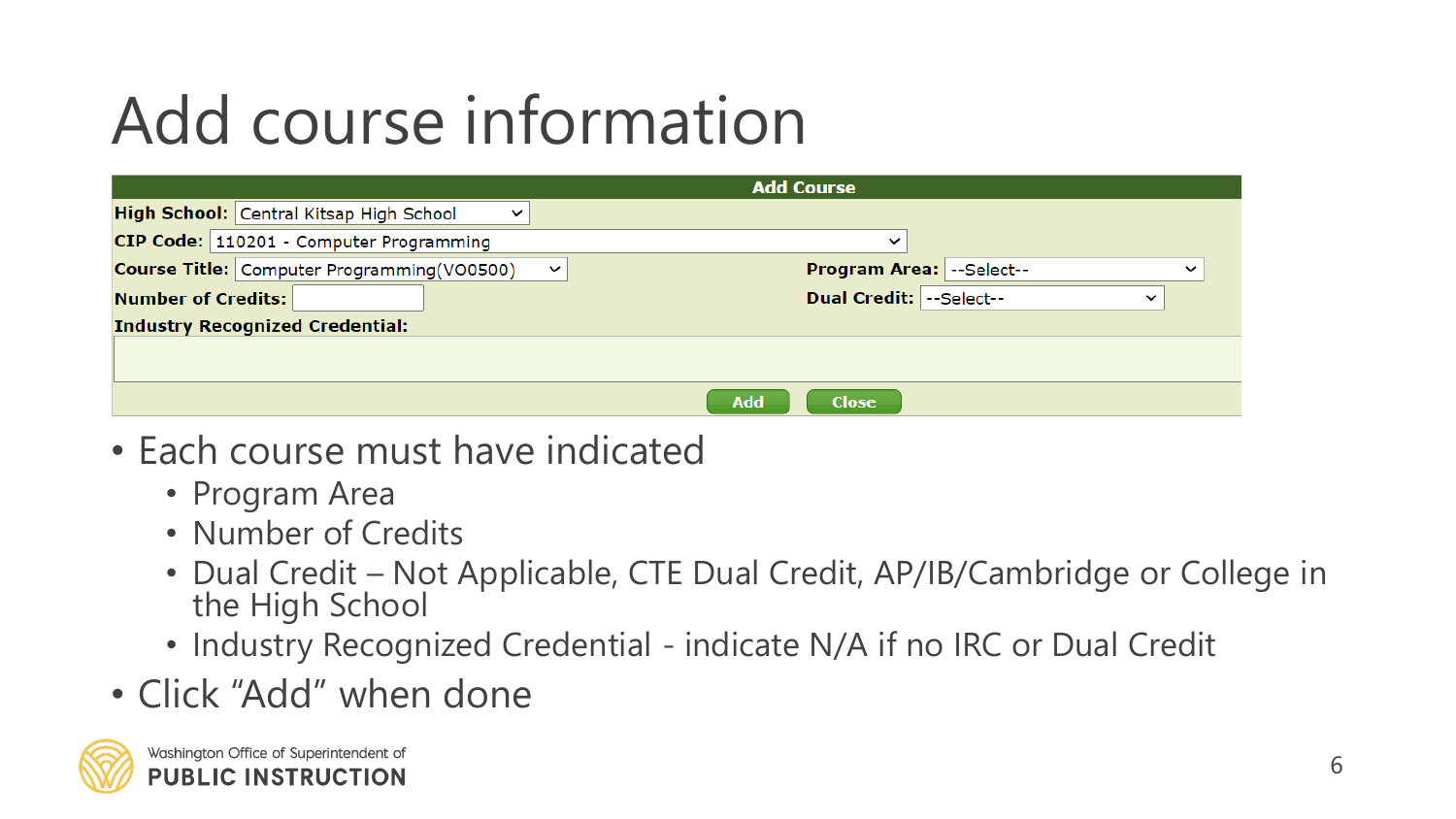# Occupational Alignment

Occupational Alignment (identify the specific job/career title aligned to course sequence):

- Enter specific occupational outcomes (job and career titles) that align with submitted course sequence that justify initial approval.
	- **YES**: "This pathway sequence aligns with careers such as construction foreman, construction project manager, and frontline supervisors"
	- NO: "Required because it's in different program areas, so we are submitting for student access"
	- NO: "Cross pathway route for alternative to graduation"
	- NO: "Students enjoy taking these courses"
	- NO: "It matches the local college program"
	- NO: "This is in high demand"

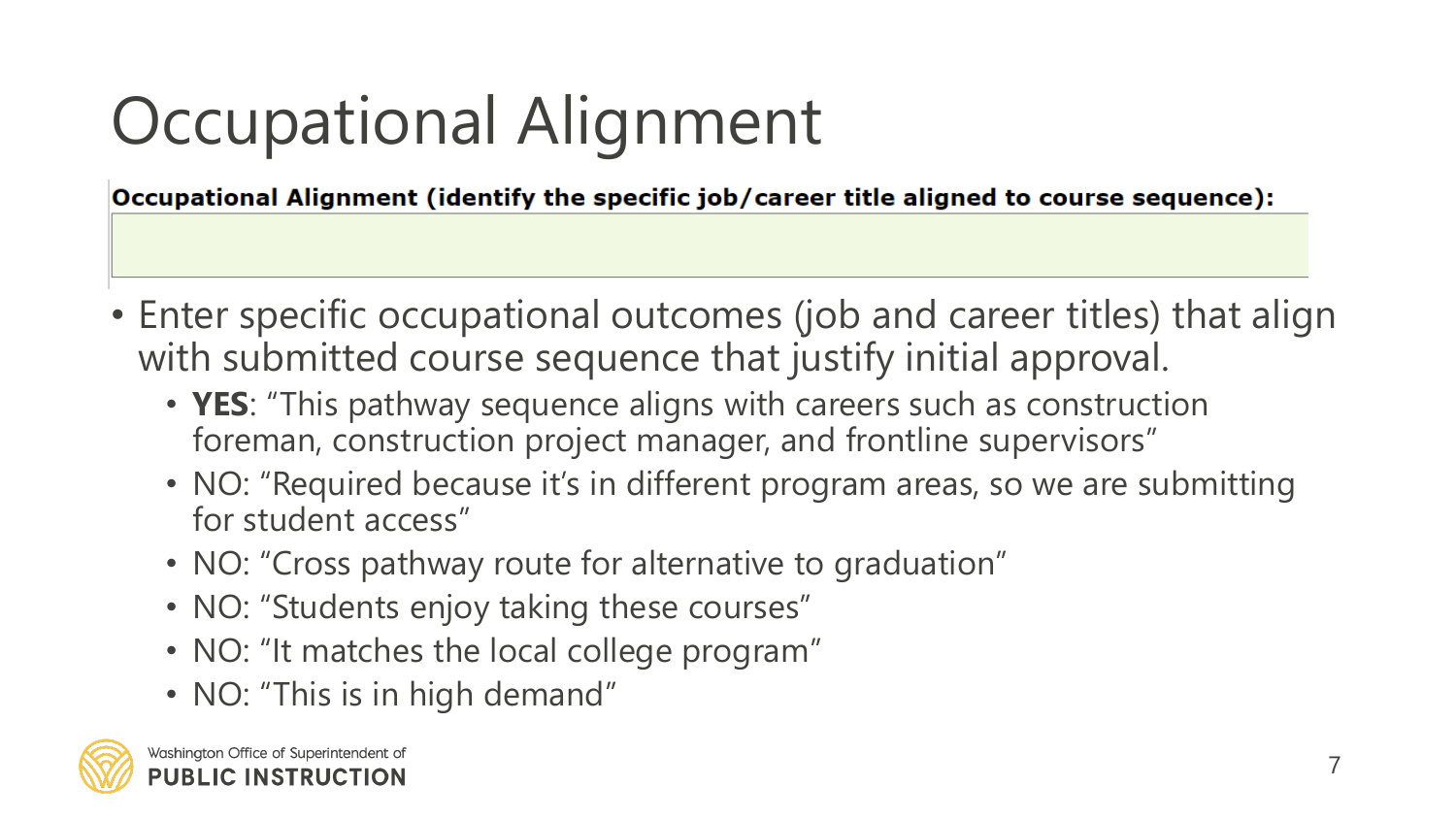# Advisory Committee Contact Information

CTE Advisory Committee Members Involved in Review and Approval - Required for submissions approved by advisory committees

If approved by the advisory committee, please identify membership involved in the approval. Members should reflect representatives of business and labor that reflect the local industry and community, and reflect consultation with business, industry, labor, and agriculture. (RCW.28a.150.500). School district employees should not be reflected below.

|     | <b>Name</b> | <b>Organization/Representation</b> | <b>Email</b> |
|-----|-------------|------------------------------------|--------------|
| Add |             |                                    |              |

- This section only appears if Advisory Committee is selected.
- Enter all information and "Add" for additional members.
- Click "Save" to keep working or "Begin Signature Process" to alert DAC for signature and submit to OSPI.

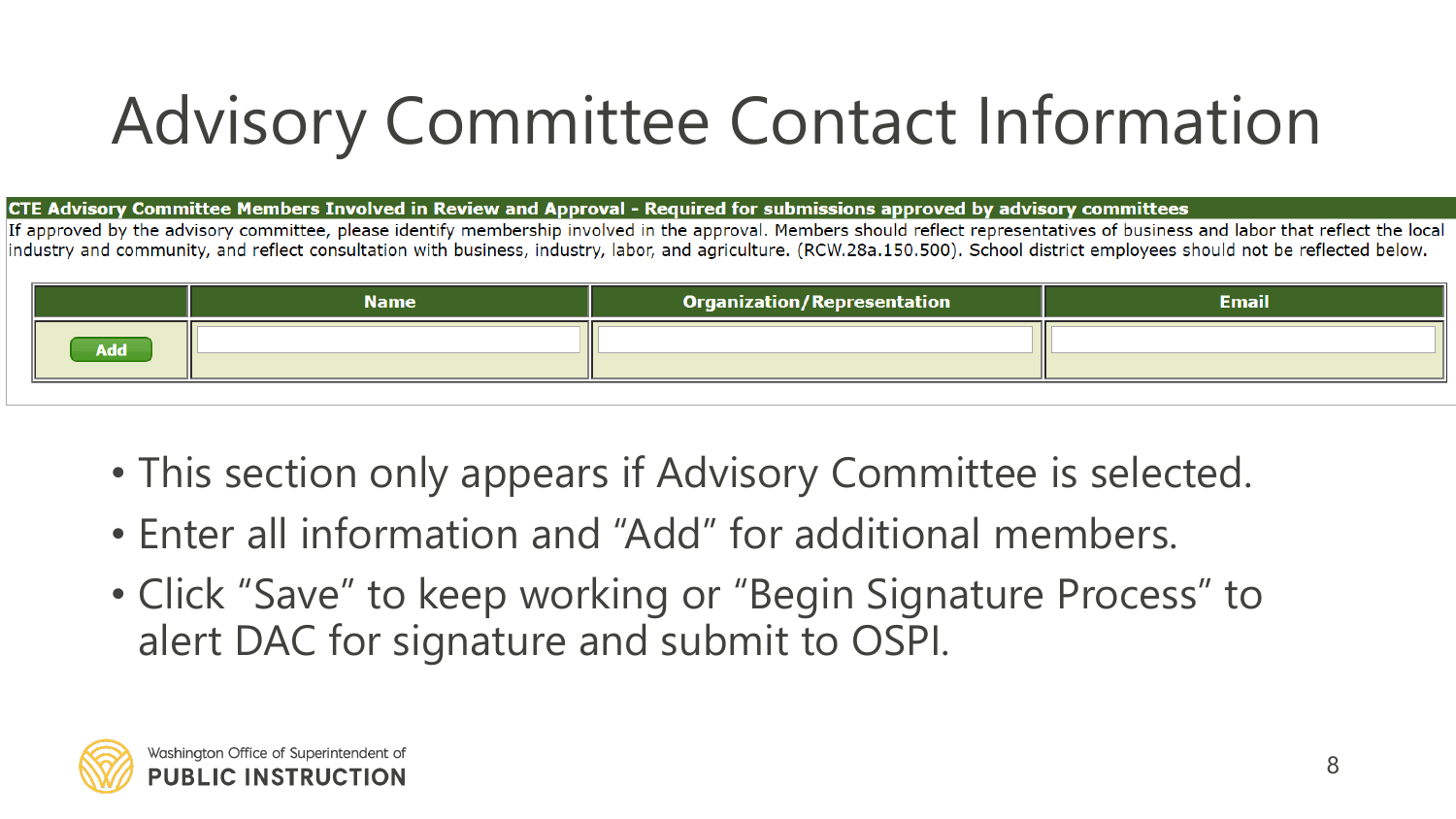## View/Edit/Delete

#### **Add Local CTE Graduation Pathway** View/Edit/Delete Local CTE Graduation Pathways Approved Local CTE Graduation Pathways

Print Friendly  $\blacksquare$ Logout  $\geq$ **Graduation Alternatives (CEDARS SY: 2019-2020)** Office of Superintendent of Public Instruction

#### **View/Edit/Delete Local CTE Graduation Pathways**



- Delete button is available if pathway has **not** been submitted to OSPI.
- Note The CTE Pathway ID and the numerical order indicated on the posted Approved Local CTE Graduation Pathways PDF are not the same.

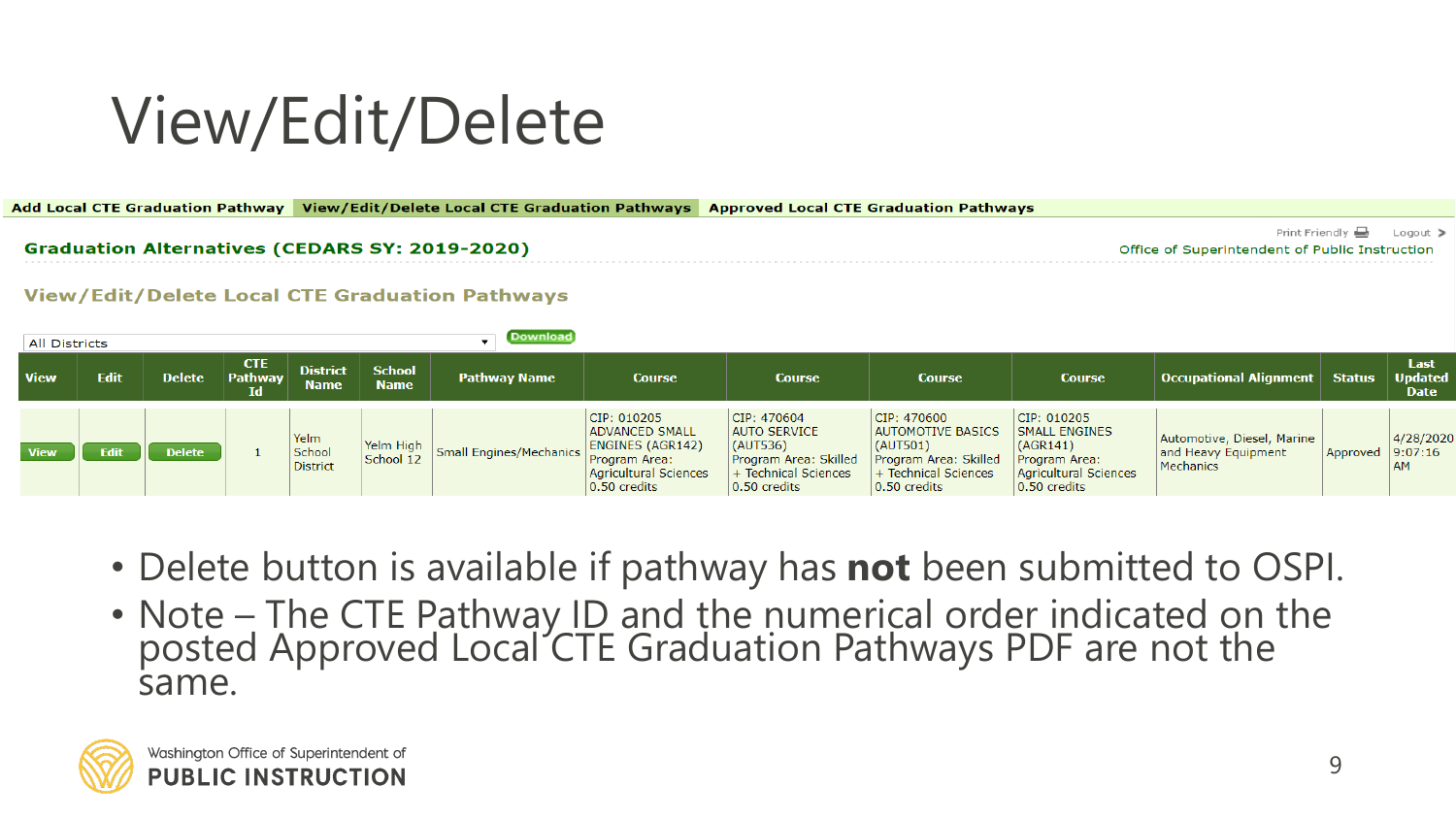## Approved Local CTE Graduation Pathways

Add Local CTE Graduation Pathway View/Edit/Delete Local CTE Graduation Pathways | Approved Local CTE Graduation Pathways

#### **Graduation Alternatives (CEDARS SY: 2019-2020)**

Print Friendly  $\blacksquare$ Logout  $\triangleright$ Office of Superintendent of Public Instruction

#### **Approved Local CTE Graduation Pathways**



| <b>View</b> | <b>Edit</b> | <b>Delete</b> | <b>CTE</b><br>Pathway<br>Id | <b>District</b><br><b>Name</b>    | <b>School</b><br>Name  | <b>Pathway Name</b>     | <b>Course</b>                                                                                                             | <b>Course</b>                                                                                                                 | <b>Course</b>                                                                                                                | <b>Course</b>                                                                                             | <b>Occupational Alignment</b> Status                           |                                  | Last<br><b>Updated</b><br><b>Date</b> |
|-------------|-------------|---------------|-----------------------------|-----------------------------------|------------------------|-------------------------|---------------------------------------------------------------------------------------------------------------------------|-------------------------------------------------------------------------------------------------------------------------------|------------------------------------------------------------------------------------------------------------------------------|-----------------------------------------------------------------------------------------------------------|----------------------------------------------------------------|----------------------------------|---------------------------------------|
| <b>View</b> | <b>Edit</b> | <b>Delete</b> |                             | Yelm<br>School<br><b>District</b> | Yelm High<br>School 12 | Small Engines/Mechanics | CIP: 010205<br><b>ADVANCED SMALL</b><br>ENGINES (AGR142)<br>Program Area:<br><b>Agricultural Sciences</b><br>0.50 credits | CIP: 470604<br><b>AUTO SERVICE</b><br>(AUT536)<br>Program Area: Skilled<br>+ Technical Sciences<br>$\mid$ 0.50 credits $\mid$ | CIP: 470600<br><b>AUTOMOTIVE BASICS</b><br>(AUT501)<br>Program Area: Skilled<br>+ Technical Sciences<br>$\vert$ 0.50 credits | CIP: 010205<br><b>SMALL ENGINES</b><br>(AGRI41)<br>Program Area:<br>Agricultural Sciences<br>0.50 credits | Automotive, Diesel, Marine<br>and Heavy Equipment<br>Mechanics | $\Delta$ pproved $\vert$ 9:07:16 | 4/28/2020<br><b>AM</b>                |

- View approved pathways, list is available to download.
- If a district wants to use an approved pathway, they must "Add Pathway" and indicate ouse Approved State Local CTE Graduation Pathway

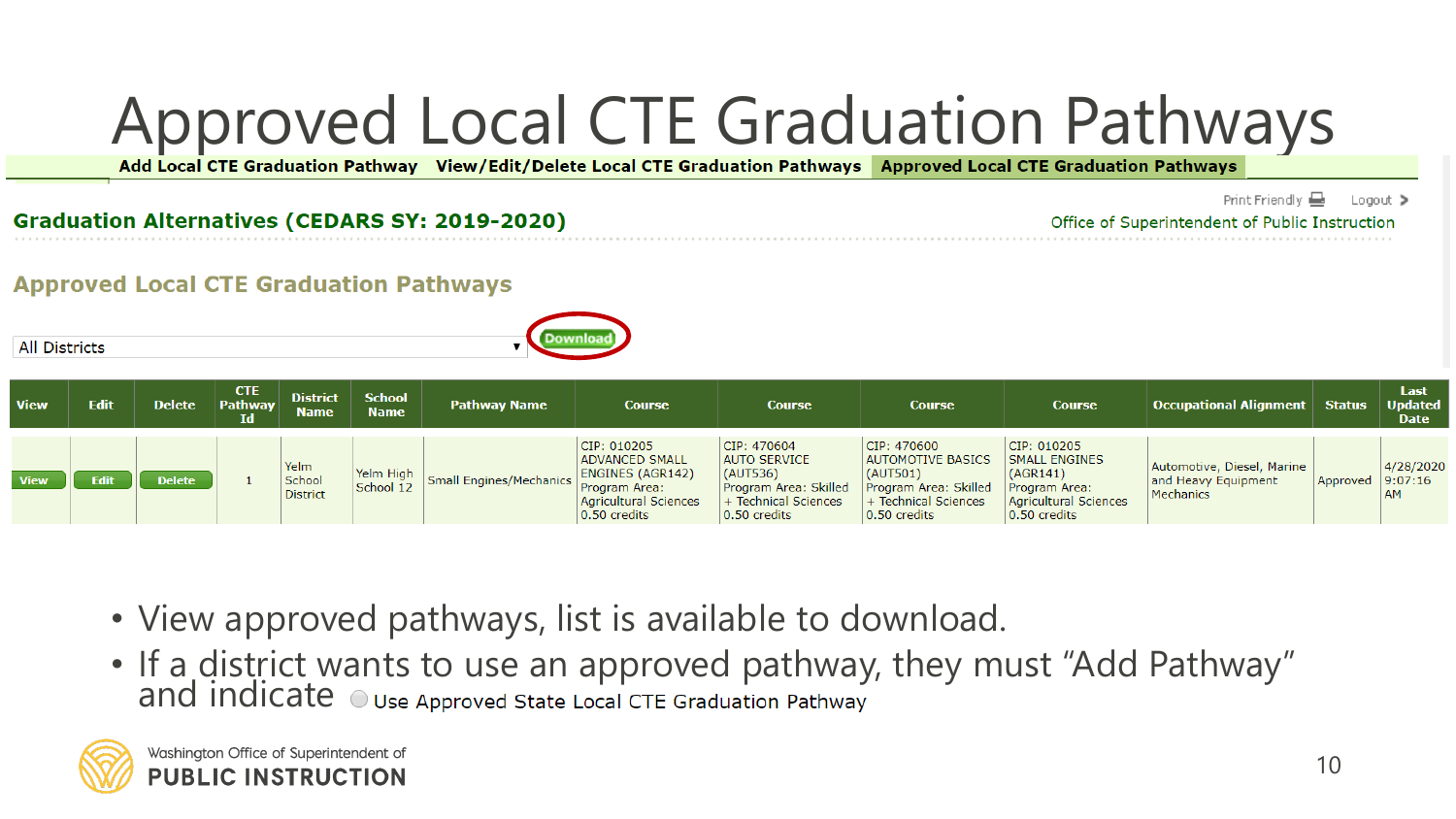# Common Issues/Errors

- As we attempted to submit these on behalf of the districts, we encountered the following errors:
	- CIP indicated in application does not show in drop down list/currently exist in high school's CEDARS Course Catalog
		- Check with DAC and district CEDARS administrator to add information in upcoming CEDARS submission.
	- CIP course title indicated does not match what was listed on application form.
	- Courses listed within CIP course does not match what was listed on form.
	- Multiple courses listed, districts need to enter courses that equal total credit on form.
		- What was listed on application does not match the system.
- Students must earn credit in all of the courses indicated in approved pathway to "meet" Local CTE graduation pathway requirement.

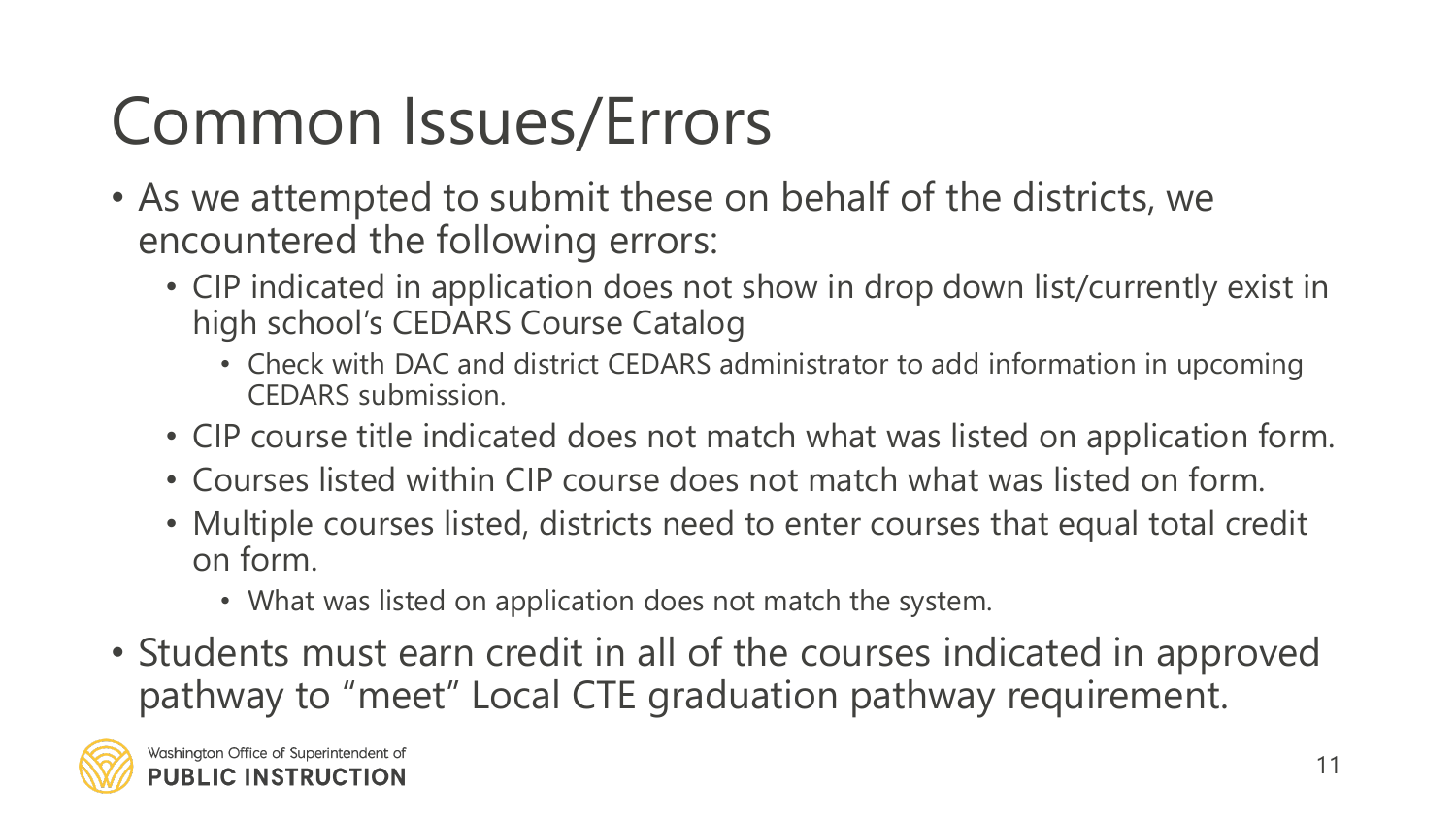## **REMINDER**

- To submit a new local pathway or adopt an OSPI approved pathways
	- Enter into the Graduation Alternatives application in EDS.
	- **No more paper application submissions!**

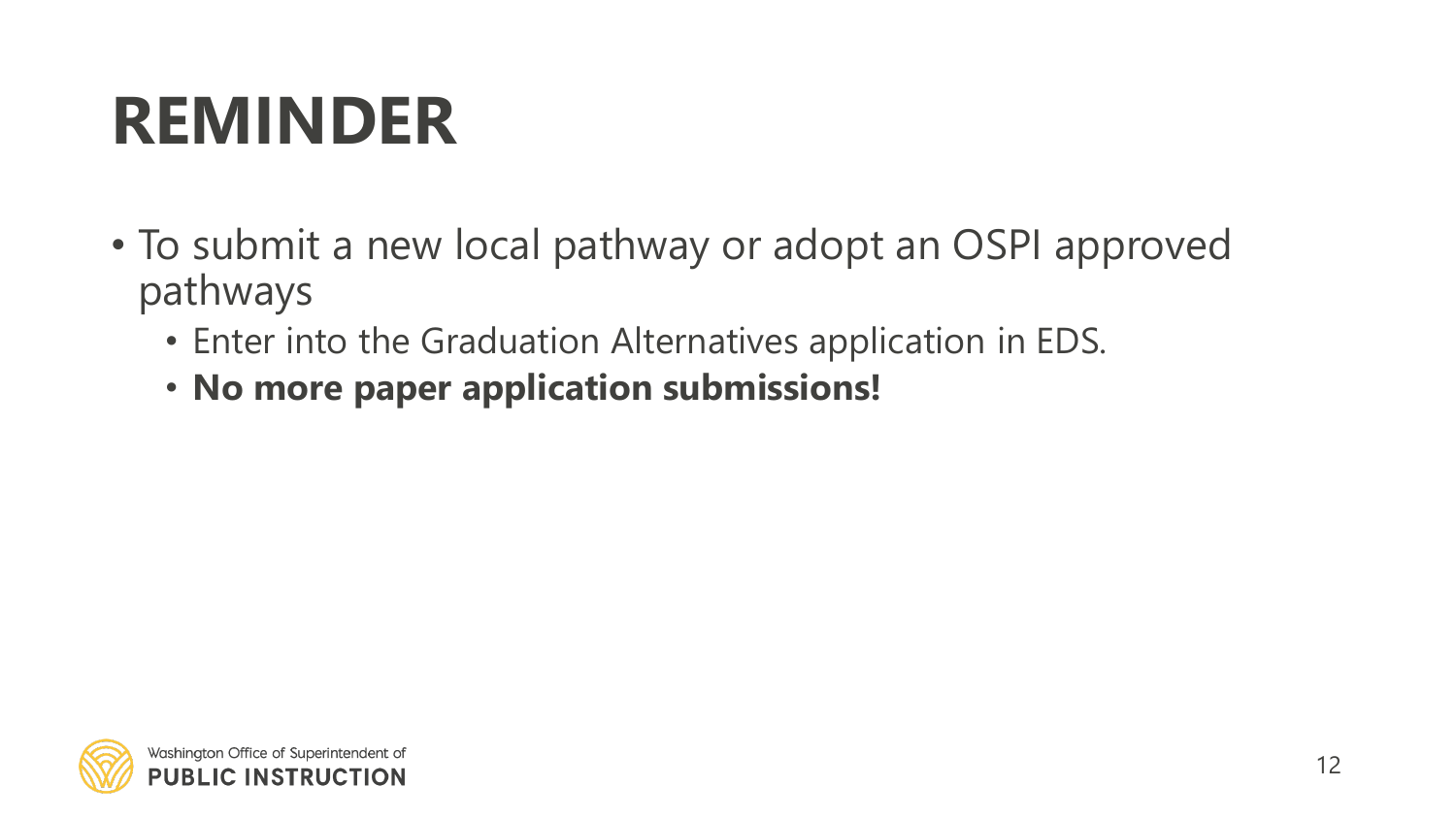### Contact Information

### **Clarisse Leong**

Operations Manager

clarisse.leong@k12.wa.us